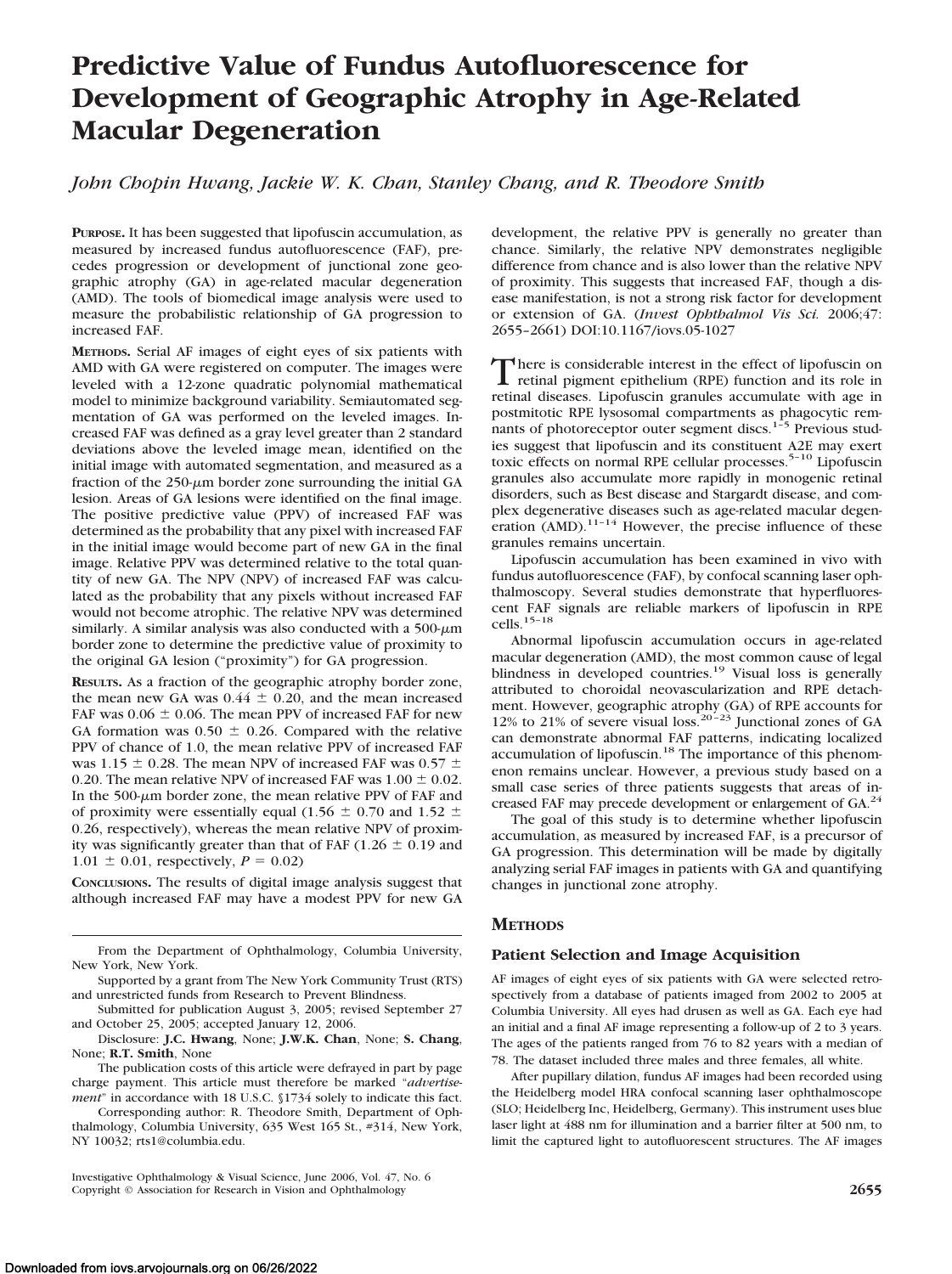

**FIGURE 1.** Mathematical model and segmentation of a normal AF scan. (**A**) Right eye of 54-year-old woman showing significant background variability and foveal decreased fluorescence due largely to luteal pigment. (**B**) Twelve-zone mathematical model of the AF background in (**A**), presented as a contour graph. Note how the model captures the background variability of the original scan. It is essentially smooth throughout with the exception of a residual mild discontinuity superotemporally in this

blend zone. The contour lines are closer together in the fovea where the background is more highly variable. (**C**) The image in (**A**) leveled by subtracting the model in (**B**). The background of the leveled image is now homogeneous, with a mean gray level of  $126 \pm 11.6$  (SD). The global threshold of 2.0 standard deviations above the mean defining increased FAF was therefore 149.2, which was applied to the entire leveled image and yielded the increased FAF shown in pink (0.28% of the 6000-µm zone). Comparison of the increased FAF with the original image (A) demonstrates a very reasonable selection. By contrast, the use of any single threshold in the unleveled image (**A**) to define increased FAF would cause major errors, due to the image variability.

consisted of bitmapped laser scans,  $512 \times 512$  pixels in size, centered on the macula. Each image was an average of three to six scans composed by the SLO software. We required good quality in the initial images so that increased FAF would be well characterized. We allowed fair quality in the final image if the GA could be well defined and there were sufficient details for image registration. All images had a scale of approximately 15  $\mu$ m per pixel. For processing and analysis, the images were imported into image-analysis software (Photoshop 7.0; Adobe Systems, Inc., Mountain View, CA) as bitmapped files consisting of 256 gray levels for each pixel. The image was then cropped to a  $6000$ - $\mu$ m square centered on the fovea. All subsequent analyses were performed on these images.

The study adhered to the tenets of the Declaration of Helsinki and received approval by the institutional review board of New York Presbyterian Hospital (New York, NY).

#### **Image Analysis**

Images were classified by FAF phenotype patterns in accordance with recently published guidelines.<sup>25</sup>

To make quantitative assessments of abnormal AF relative to the image background, and to perform this thresholding efficiently and uniformly in the setting of significant background variability, the AF image was leveled with a 12-zone quadratic polynomial mathematical model of the background in a manner analogous to that previously described for drusen segmentation.<sup>26</sup> The model was tested for accuracy on normal AF scans, as will be described. The details of implementation for GA and increased FAF then follow.

For the fovea, we had previously found that the geometry of normal AF images was affected by the absorption of 488-nm blue light by luteal pigment, in much the same manner that the green channel of a fundus photograph is affected. Thus, in the fovea, properly filtered normal AF images exhibited concentric elliptical isobars of fluorescence, with fluorescence increasing outward along any radius from a least-fluorescent center. Furthermore, a two-zone quadratic polynomial model could fit foveal AF data with mean absolute errors ranging from 3.6%  $\pm$ 3.7% to 7.3%  $\pm$  7.1% of net image range.<sup>27</sup> An extension of this model to the entire macula was then performed with similar accuracy (Chan JK et al. *IOVS* 2005;46:ARVO E-Abstract 4300). We describe herein the extended model version used for this study.

# **The 12-Zone Automated Model for Autofluorescence Images in the 6000-m Region**

We used a  $600$ - $\mu$ m central disc, three annular zones  $(600 - 1000, 1000 -$ 2000, and  $2000 - 3000 \mu m$  diameter), and two outer annular zones (3000 - 4500 and 4500 - 6000  $\mu$ m). The two outer zones were subdivided into four quadrants, giving 8 outer zones, and thus 12 zones in all. The two-threshold method of Otsu<sup>28</sup> was used throughout to define candidate regions in each zone with increased and decreased fluores-

cence, and local quadratic polynomials were fit to the remaining pixel values, as described in a previously published study.<sup>26</sup> Specifically, the two-threshold Otsu method was applied in each zone to provide an initial segmentation by thresholds k and m into three desired classes:  $C_0$  (nonbackground sources with decreased autofluorescence, e.g., vessels),  $C_1$  (background), and  $C_2$  (areas of increased fluorescence). Because increased FAF was generally in low density, the class  $C_2$  was further subdivided by the one-threshold Otsu method into two classes. The higher pixel values became the new  $C_2$ , and the remainder was included in  $C_1$ . This method was analogous to the analysis of a lowdensity drusen image.<sup>26</sup> For each zone, we then had an initial choice of background  $(C_1)$  for input to the quadratic polynomial background model. The resultant global model was formed from the 12 local models with appropriate radial and angular cubic spline interpolations at interfaces.

This model of macular background was fit to 10 normal AF images from 10 subjects with normal dilated retinal examinations. The average absolute errors were  $3.8\% \pm 3.5\%$  of net image range. The mean local standard deviations of the original images in each zone (exclusive of the hypofluorescent and hyperfluorescent pixels) ranged from 3.0% to 4.1% over the 10 images. If these mean local standard deviations are taken as representative of noise in the image, it follows that the errors of the model were of the same magnitude as the noise in the original data. Each AF image was then leveled by subtracting its background model with an offset of 125 gray levels, and the mean and SD  $\sigma$  of the leveled image (excluding vessels) was calculated. We found that the leveled image fell within 2.0  $\sigma$  of the mean for 99.7% of pixels in each of the images (Fig. 1). (By contrast, if the gray levels of the image had a normal distribution, then gray levels above 2.0  $\sigma$  would comprise 2.3% of the image.) We therefore defined increased FAF in this study as a gray level greater than 2.0  $\sigma$  above the image mean, after the image has been leveled by the model.

### **Semiautomated Segmentation of GA: Initial Image**

A core of GA was defined on the initial image by taking a single user-selected threshold on a Gaussian filtered  $(35-\mu m)$  radius) copy of the AF image. The filter was applied to remove inhomogeneities in the original and allow a smooth selection. The threshold was chosen to maximize capture of the lesion without going beyond the boundary. The core of GA was then masked, whereas the background of the remainder of the filtered image was modeled with the 12-zone mathematical model. The filtered image was then leveled by subtracting the background model as just described for the normal images. Remaining areas of decreased fluorescence in addition to the core were then defined globally by the lower of the two Otsu thresholds applied to the leveled image (Fig. 2). These additional areas were combined with the original core of GA to yield the complete segmentation of GA for this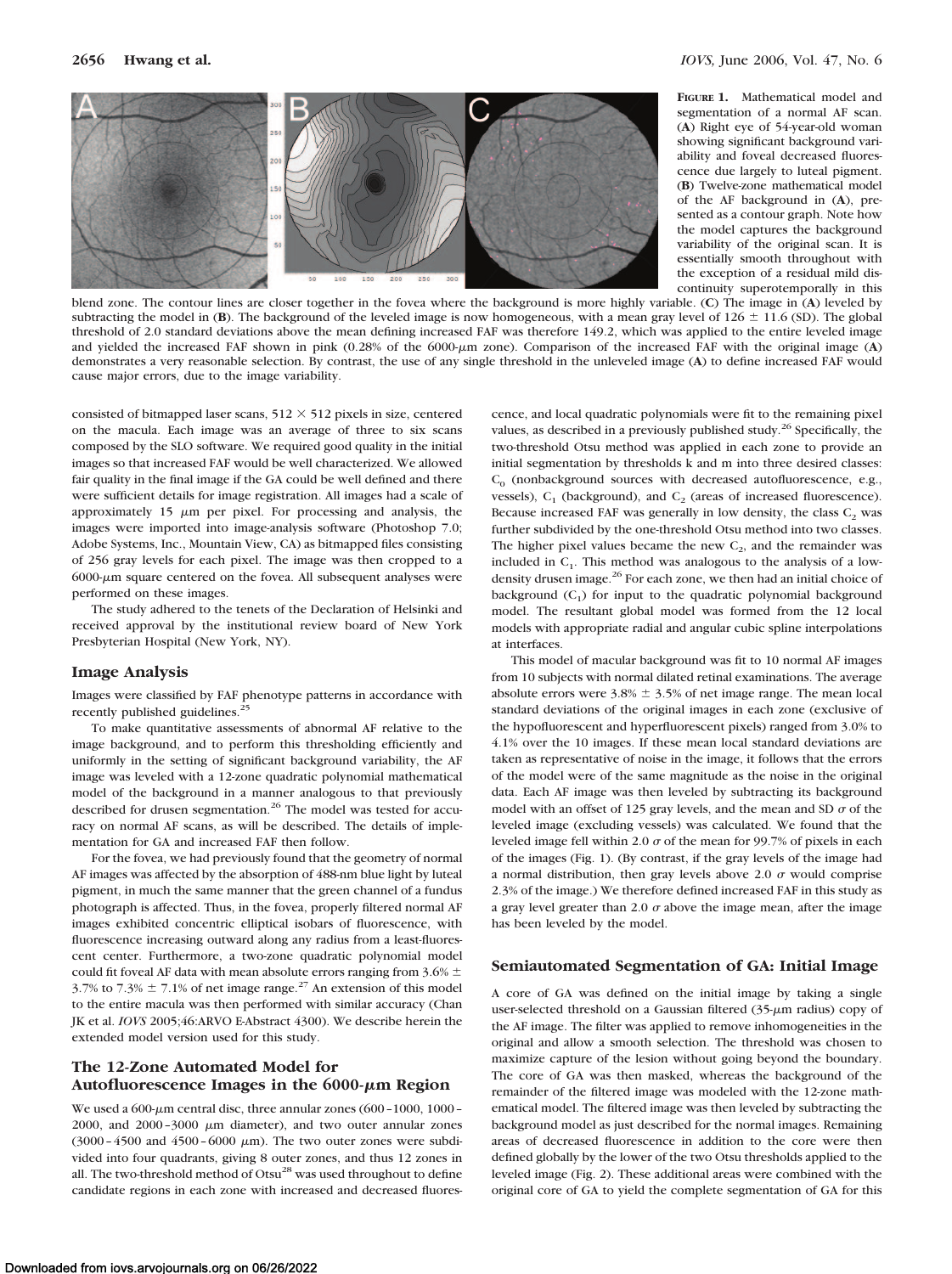

**FIGURE 2.** Semiautomated GA segmentation and automated increased FAF segmentation. (**A**) Initial AF image, patient 2 OS. (**B**) GA core (*dark purple*) defined by a user threshold applied to Gaussian-filtered original. The threshold is chosen so that as much of the lesion is captured without going beyond the boundary. In this case, the GA lesion is captured up to the boundary temporally, but there are still dark bands remaining nasally. (**C**) The mathematical model of the AF image in (**A**) after masking the GA core and filtering. (**D**) The filtered original was leveled by subtracting the mathematical model in (**C**). Additional bands of GA (*purple*) were then detected nasally and combined with the GA core, to complete the GA segmentation. (**E**) Original with complete GA (now all *purple*) masked. Extraneous vessel fragments and the optic nerve have been removed manually. (**F**) The mathematical model of the AF image in (**E**) after masking the GA. (**G**) The image in (**E**) was leveled by the mathematical model. Increased FAF could now be defined as any multiple of the leveled image SD above the leveled image mean. For illustration, increased FAF (*pink*) was defined as 1.0 SD above the leveled image mean and superimposed on the leveled image. The boundary zone is outlined in *white*. (**H**) Increased FAF was defined as 2.0 standard deviations above the mean (our usual definition) and superimposed on the original AF image, together with the GA segmentation. Less increased FAF is defined than in (**G**), but the pattern is roughly the same.

image. Occasional vessel fragments or peripapillary atrophy were removed manually.

# **Automated Increased FAF Segmentation: Initial Image**

Areas of GA were first segmented as described previously and masked from the (nonfiltered) image to be leveled by the model. After recomputing the model and leveling the background of the remaining image, the mean and SD  $\sigma$  of the resultant leveled image were used to define the threshold for increased FAF. The threshold was set at 2.0  $\sigma$  above the mean, to determine the total increased FAF in the image. A sensitivity analysis was also conducted to measure the impact of redefining increased FAF thresholds at 1.0 and 1.5  $\sigma$  above the mean in four patients. The  $250-\mu m$  border zone of the initial GA lesion was determined digitally by dilating the boundary in the image analysis software (Photoshop; Adobe Systems). We then studied only the increased FAF contained within the border zone and measured it as a percentage of this zone (Fig. 2).

For special situations in which GA consisted of a primary lesion associated with significant secondary lesions, analysis was conducted within expanded  $250-\mu m$  border zones that circumscribed both primary and secondary lesions. We also considered a larger  $500 \text{-} \mu \text{m}$ border zone and performed all calculations for the increased FAF in this zone for six eyes of six subjects.

# **Sequential Segmentation of GA: Final Image**

The initial and final AF images were registered on computer (Matlab 7.0; The Mathworks, Inc., Natick, MA). Because they were precisely superimposed, the area of GA from the initial image was used as a core of GA on the final image. After this core of GA was masked from the final image, the new areas of GA in the final image were found by leveling the remaining image and proceeding just as described previously for semiautomated GA segmentation.

### **Manual Tracing Method for GA**

To verify our results with the semiautomated methodology, we also drew the boundaries of all GA lesions identified in the AF image with a 1-pixel pencil tool (Photoshop; Adobe Systems), outlining the lesions in a transparent digital layer. The lesions were verified to be GA by viewing the original slides according to standard criteria.<sup>29-30</sup> Reference was also made as needed to the fundus photographs to decide on the exact boundary. The lesion outlines were then filled, and their areas calculated.

### **Measurements**

All areas of focally increased FAF (FIAF) and new GA (NGA) are expressed as decimal fractions of the border zone (i.e., numbers between 0 and 1). The positive predictive value (PPV) that pixels with increased FAF would become new GA (NGA) is given by

$$
PPV = \frac{p(FIAF \cap NGA)}{p(FIAF)}.
$$

This equation computes the probability that any pixel with increased FAF in the initial image becomes part of NGA in the final image. Thus, if every pixel with increased FAF becomes atrophic, the numerator and denominator become equal and  $PPV = 1$ . If half the increased FAF pixels become atrophic, then  $PPV = 0.5$ , and so on. The relative  $PPV$ (relPPV) is determined relative to the total quantity of NGA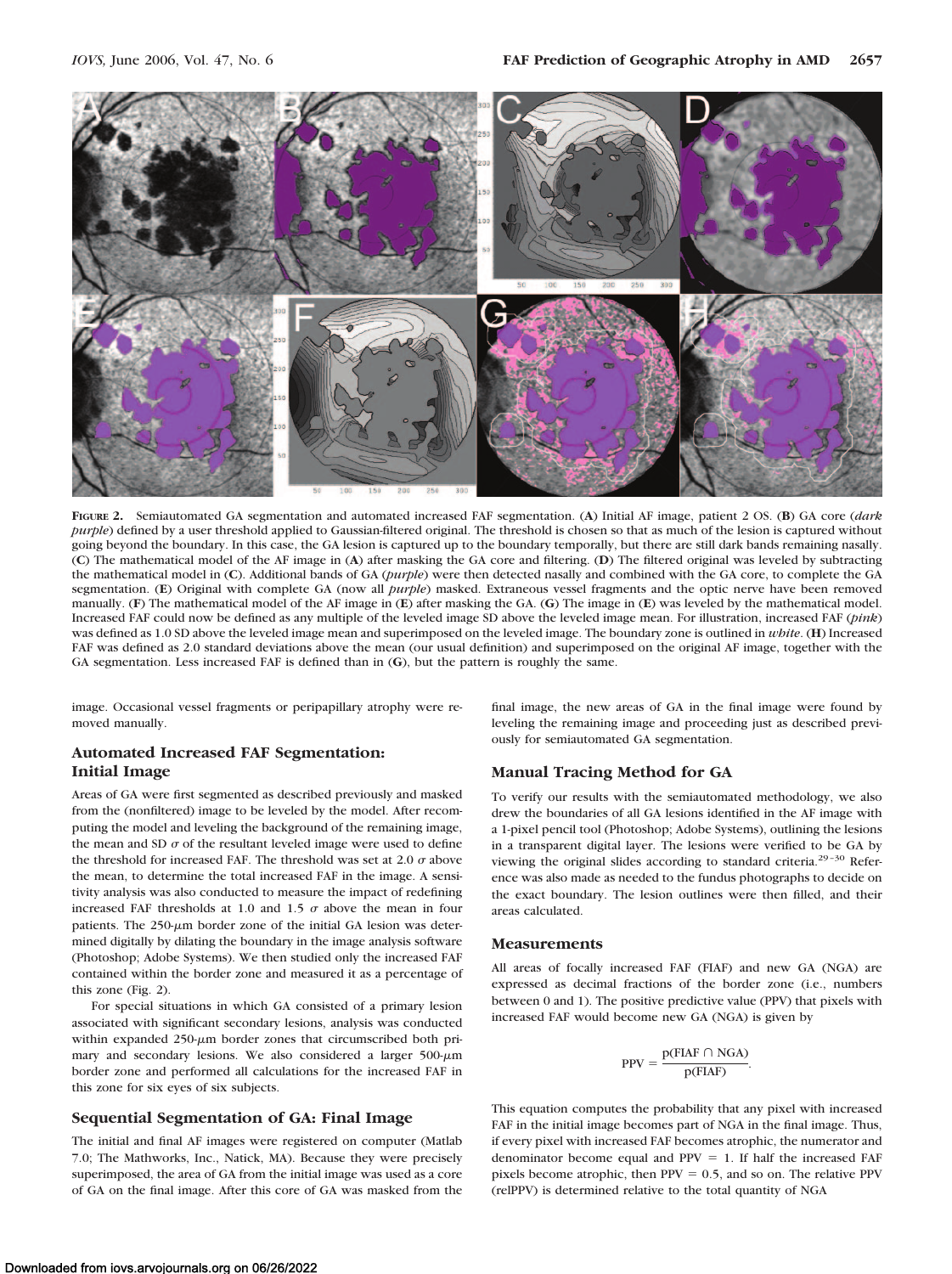$$
relPPV = \frac{PPV}{p(NGA)} = \frac{p(FIAF \cap NGA)}{p(FIAF)p(NGA)}.
$$

This equation more accurately reflects the strength of the predictive power. By random chance alone, the probability that any pixel falls into NGA is equal to the fractional area of NGA, or p(NGA). That is, the PPV of random guessing is exactly as good as the fractional area of NGA. Dividing by that quantity gives a relPPV, which is equal to one for random chance, and in general provides the predictive value *relative to chance*, expressed as a multiple.

The negative predictive value (NPV) of increased FAF—that is, that pixels *without* focally increased FAF (denoted ~FIAF) would *not* become atrophic (denoted  $\sim$ NGA)—is given by

$$
NPV = \frac{p(\sim FIAF \cap \sim NGA)}{p(\sim FIAF)}.
$$

This equation calculates the probability that any pixel without increased FAF in the initial image will remain nonatrophic in the final image. Thus, if every pixel with normal AF remained nonatrophic, the numerator and denominator would become equal, with  $NPV = 1$ . If one third of the normal AF pixels become atrophic (i.e., only two thirds remain normal), then  $NPV = 0.67$ , and so on. The relative NPV (relNPV) is determined relative to the total quantity of nonatrophic pixels

$$
relNPV = \frac{NPV}{p(\sim NGA)} = \frac{p(\sim FIAF \cap \sim NGA)}{p(\sim FIAF)p(\sim NGA)}.
$$

By the same logic as for positive predictive power, this equation more accurately reflects the strength of the negative predictive power. By random chance alone, the probability that any pixel would remain nonatrophic is equal to the fractional area of nonatrophic pixels, or  $p(\sim NGA)$ . That is, the NPV of random guessing is exactly as good as the fractional area of nonatrophic pixels. Dividing by that quantity gives a relNPV that is equal to 1 for random chance and in general provides the NPV *relative to chance*, expressed as a multiple.

An example of these calculations based on the segmentation processes is provided in Figure 3.

As another metric for comparison with the predictive value of increased FAF, we also considered the predictive value of proximity to the original GA lesion. In other words, in some patients, much of the NGA occurs close to the original lesion. We asked whether increased FAF was any better than proximity in predicting NGA. To find out, we considered the  $500-\mu m$  border zone around the original GA and called those pixels that lay in the  $250$ - $\mu$ m border proximal and those that did not distal. This division into two subsets is analogous to the dichotomy of having, or not having, increased FAF. We then calculated the PPV, relPPV, NPV, and relNPV of being proximal with respect to the development of NGA in the  $500 \text{-} \mu$ m border zone. The eyes studied were the same six eyes from our six subjects that were studied in the  $500 \text{-} \mu \text{m}$ zone for the predictive value of increased FAF.

# **RESULTS**

When the manual tracings of the initial GA lesions were compared with those generated by the semiautomated method, the 95% limits of agreement<sup>31</sup> for all measured areas were  $-2.5%$  $\pm$  3.9%, with the CI of the manual tracings slightly higher on average. The sensitivity and specificity of the semiautomated measurements with respect to the manual (ground truth) tracings ranged from 0.86 to 0.98 and from 0.95 to 0.98.

As a fraction of the  $250$ - $\mu$ m border zone, the mean NGA was  $0.44 \pm 0.20$  and the mean increased FAF was  $0.06 \pm 0.06$ . The mean PPV of increased FAF for NGA formation was 0.40  $\pm$ 0.26. Compared with the relPPV of chance of 1.0, the mean



**FIGURE 3.** Predictive value of increased FAF for progression of GA. (**A**) Initial AF image, patient 2 OS. (**B**) Segmentation into GA (*purple*), with border zone outlined in *white*, and increased FAF (*pink*). Details of steps involved are in Figure 2. The increased FAF was defined as 1.5 standard deviations above the leveled image mean for this illustration. (**C**) Final AF image, 3 years later. The image is of only fair quality, but the GA is adequately defined. Note how the image has been stretched and rotated by the registration software to align with the initial image in (**A**). (**D**) The total GA is composed of NGA (*light purple*) and original GA (**B**, *purple*). The original increased FAF in (**B**) is superimposed, and 49% fell on NGA. The PPV of increased FAF for predicting NGA in the border zone was thus 0.49. NGA comprised 62% of the border zone. Hence, a random choice of pixels should predict NGA with 62% accuracy. Thus, the relPPV for increased FAF was  $0.49/0.62 = 0.79$ , somewhat less than chance. The NPV of increased FAF (i.e., for predicting that NGA would not form in areas with normal AF), was 0.33 (relNPV 0.85, also somewhat less than chance). Varying the threshold for increased FAF had little impact (Table 3).

relPPV of increased FAF was 1.15  $\pm$  0.28. The mean NPV of increased FAF (i.e., that pixels without increased FAF would not become atrophic) was  $0.57 \pm 0.20$ , and the mean relNPV was  $1.00 \pm 0.02$  (Table 1).

In the 500- $\mu$ m border zone, the mean NGA was 0.25  $\pm$  0.13, and the mean increased FAF was  $0.05 \pm 0.03$ . The mean PPV of increased FAF for NGA formation was  $0.34 \pm 0.14$ , and mean relPPV was 1.56  $\pm$  0.70, and the mean NPV was 0.75  $\pm$ 0.13. The mean relNPV of increased FAF was  $1.01 \pm 0.01$ . The proximal pixels, defined as lying within 250  $\mu$ m of the original GA lesion, comprised a mean fraction  $0.58 \pm 0.04$  of this same  $500-\mu m$  border zone. The mean PPV of being proximal for NGA formation was  $0.38 \pm 0.20$ , and the mean relPPV was  $1.52 \pm 0.26$ . The PPV and relPPV of increased FAF did not differ significantly from those of being proximal. The mean NPV of being proximal was  $0.92 \pm 0.06$  and the mean relNPV was  $1.26 \pm 0.19$ . The NPV and relNPV of being proximal were significantly greater than the NPV and relNPV of increased FAF  $(P = 0.01$  and  $P = 0.02$ , respectively, paired *t*-tests; Table 2).

Classification by FAF phenotype pattern<sup>25</sup> revealed a distribution of two diffuse branching, two diffuse fine granular, two focal, one diffuse fine granular with peripheral punctuate, and one banded (Table 1). For diffuse phenotypes, the mean relPPV of increased FAF was  $1.01 \pm 0.17$  and the mean relNPV was  $1.00 \pm 0.03$ . For nondiffuse phenotypes studied (focal and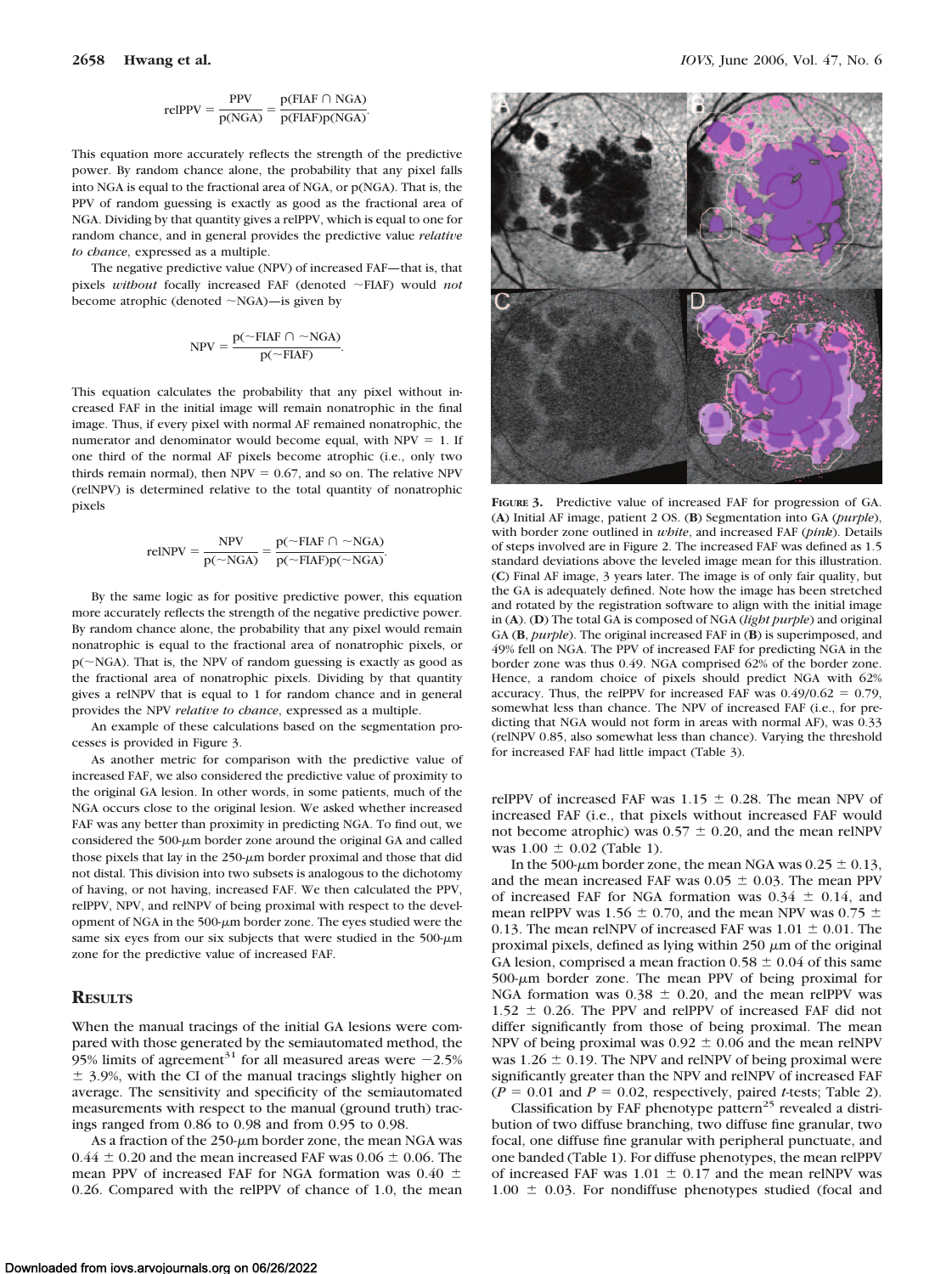| <b>TABLE 1.</b> Predictive Value of Increased FAF for Junctional GA Progression |
|---------------------------------------------------------------------------------|
|---------------------------------------------------------------------------------|

| Patient   | Eve       | <b>FAF Phenotype</b>                              | Duration between<br>AF Images (years) | <b>Increased FAF</b> | New GA | <b>PPV</b> | Relative<br><b>PPV</b> | <b>NPV</b> | Relative<br><b>NPV</b> |
|-----------|-----------|---------------------------------------------------|---------------------------------------|----------------------|--------|------------|------------------------|------------|------------------------|
|           | <b>OD</b> | Diffuse branching                                 | 3                                     | 0.06                 | 0.63   | 0.71       | 1.13                   | 0.38       | 1.01                   |
|           | <b>OS</b> | Diffuse branching                                 |                                       | 0.04                 | 0.34   | 0.32       | 0.94                   | 0.66       | 1.00                   |
| 2         | <b>OS</b> | Diffuse fine granular with<br>peripheral punctate | 3                                     | 0.13                 | 0.62   | 0.50       | 0.81                   | 0.36       | 0.95                   |
| 3         | OS.       | <b>Banded</b>                                     | 2                                     | 0.15                 | 0.11   | 0.12       | 1.06                   | 0.89       | 1.00                   |
| 4         | <b>OD</b> | Diffuse fine granular                             | 2                                     | 0.01                 | 0.55   | 0.60       | 1.10                   | 0.46       | 1.00                   |
| 5         | OS.       | Focal                                             | 3                                     | 0.02                 | 0.17   | 0.20       | 1.15                   | 0.83       | 1.00                   |
|           | <b>OS</b> | Focal                                             | 3                                     | 0.01                 | 0.48   | 0.84       | 1.76                   | 0.52       | 1.01                   |
| 6         | <b>OD</b> | Diffuse fine granular                             | 3                                     | 0.10                 | 0.58   | 0.72       | 1.24                   | 0.44       | 1.04                   |
| Average   |           |                                                   | 2.75                                  | 0.06                 | 0.44   | 0.50       | 1.15                   | 0.57       | 1.00                   |
| <b>SD</b> |           |                                                   | 0.46                                  | 0.06                 | 0.20   | 0.26       | 0.28                   | 0.20       | 0.02                   |

Serial AF images of Eyes of Patients with AMD with GA were digitally analyzed. Areas of GA were identified on the initial image. Increased FAF was identified and measured as a percentage of the 250-µm border zone surrounding the initial GA lesion. Areas of GA were identified on the final image. PPV is the probability that pixels with increased FAF in the initial image became part of new GA in the final image. NPV is the probability that pixels without increased FAF did not become atrophic. Relative PV is the chance-adjusted predictive value. It is expressed as a ratio, compensating for the chance probability that any pixel that remained nonatrophic (or became atrophic) is equal to the fractional area of nonatrophic (or atrophic) pixels.

banded), the mean relPPV of increased FAF was  $1.32 \pm 0.38$ , and the mean relNPV was  $1.00 \pm 0.003$ .

## **DISCUSSION**

The purpose of this study was to determine whether lipofuscin accumulation in AMD, as measured by increased FAF, precedes development of atrophy. This was achieved by digitally analyzing serial AF images from patients with AMD with GA.

The results of quantitative image analysis suggest that FAF is not a strong risk factor for development or extension of GA. Although areas of increased FAF may have modest positive and negative predictive values, the relative predictive values are generally no greater than chance.

When analyzed by phenotype subgroup, the predictive power of increased FAF remains similar. A previous study suggested that GA progression is more rapid in the diffuse FAF phenotype (Bindewald et al. *IOVS* 2004;45:ARVO E-Abstract 2960). Although our study did not focus on the rate of GA progression, our results demonstrate that increased FAF in the diffuse phenotype had negligible relative predictive values.

Among the nondiffuse phenotypes examined (focal and banded), one patient (number 5) with the focal phenotype demonstrated bilateral GA progression in areas of increased FAF in a pattern similar to that reported by Holz et al.<sup>24</sup> This was also the only patient who had a relPPV (2.84) that was markedly greater than chance in the  $500$ - $\mu$ m border zone, and that was also significantly higher than the relPPV (1.26) of simple proximity to the original GA lesion. This finding suggests that there may be a distinct subset of GA patients in whom increased FAF is highly predictive of GA development, whereas in most patients it is not.

The total quantity of increased FAF in the border zone also does not appear to correlate with GA progression. Patient 1 OD had increased FAF of only 0.06 and developed NGA of 0.63, whereas patient 3 OS had increased FAF of 0.15 but developed NGA of only 0.11. This further suggests that although increased FAF and atrophy progression are both manifestations of disease, the former does not predict the latter.

A comment on the NPV of increased FAF is also in order. To what extent is the presence of normal background (not increased) FAF protective against the subsequent development

| TABLE 2. Predictive Value of FAF Compared with that of Proximity to Original GA |  |  |  |
|---------------------------------------------------------------------------------|--|--|--|
|---------------------------------------------------------------------------------|--|--|--|

| Patient        | Eye       | <b>PPV</b> |           | <b>Relative PPV</b> |           | $NPV^*$    |           | <b>Relative NPV+</b> |           |
|----------------|-----------|------------|-----------|---------------------|-----------|------------|-----------|----------------------|-----------|
|                |           | <b>FAF</b> | Proximity | <b>FAF</b>          | Proximity | <b>FAF</b> | Proximity | <b>FAF</b>           | Proximity |
|                | <b>OS</b> | 0.35       | 0.34      | 1.27                | 1.23      | 0.72       | 0.84      | 1.00                 | 1.17      |
| $\overline{2}$ | OS.       | 0.33       | 0.56      | 0.82                | 1.41      | 0.60       | 0.86      | 0.99                 | 1.43      |
| 3              | <b>OS</b> | 0.11       | 0.11      | 1.72                | 1.85      | 0.94       | 1.00      | 1.00                 | 1.06      |
| 4              | <b>OD</b> | 0.35       | 0.52      | 1.12                | 1.65      | 0.69       | 0.94      | 1.00                 | 1.37      |
|                | <b>OS</b> | 0.39       | 0.17      | 2.84                | 1.26      | 0.87       | 0.91      | 1.01                 | 1.06      |
| 6              | <b>OD</b> | 0.53       | 0.58      | 1.57                | 1.72      | 0.68       | 0.97      | 1.03                 | 1.47      |
| Average        |           | 0.34       | 0.38      | 1.56                | 1.52      | 0.75       | 0.92      | 1.01                 | 1.26      |
| <b>SD</b>      |           | 0.14       | 0.20      | 0.70                | 0.26      | 0.13       | 0.06      | 0.01                 | 0.19      |

Serial AF images from eyes of patients with AMD with GA were digitally analyzed. Areas of GA were identified on the initial image. Increased FAF was identified and measured as a percentage of the 500- $\mu$ m border zone surrounding the initial GA lesion. Areas of new GA were identified on the final image in the 500-µm border zone. PPV (or NPV) for increased FAF is the probability that pixels with (or without) increased FAF became (or did not become) atrophic in the 500-m zone. Relative PPV (or NPV) for increased FAF compensates for the chance probability that any pixel that became (or did not become) atrophic is equal to the fractional area of atrophic (or nonatrophic) pixels in the 500-um zone. PPV (or NPV) for proximity is the probability that pixels within (or distal to) the 250- $\mu$ m border zone became (or did not become) atrophic. Relative PPV (or NPV) for proximity is the PPV (or NPV) normalized by the fractional area of atrophic (or nonatrophic) pixels in the 500-µm zone, just as was done for the relative PPV (or NPV) of increased FAF.

\* Statistically significant difference between NPV for proximity and FAF ( $P = 0.01$ ).

 $\dagger$  Statistically significant difference between relative NPV for proximity and FAF ( $P = 0.02$ ).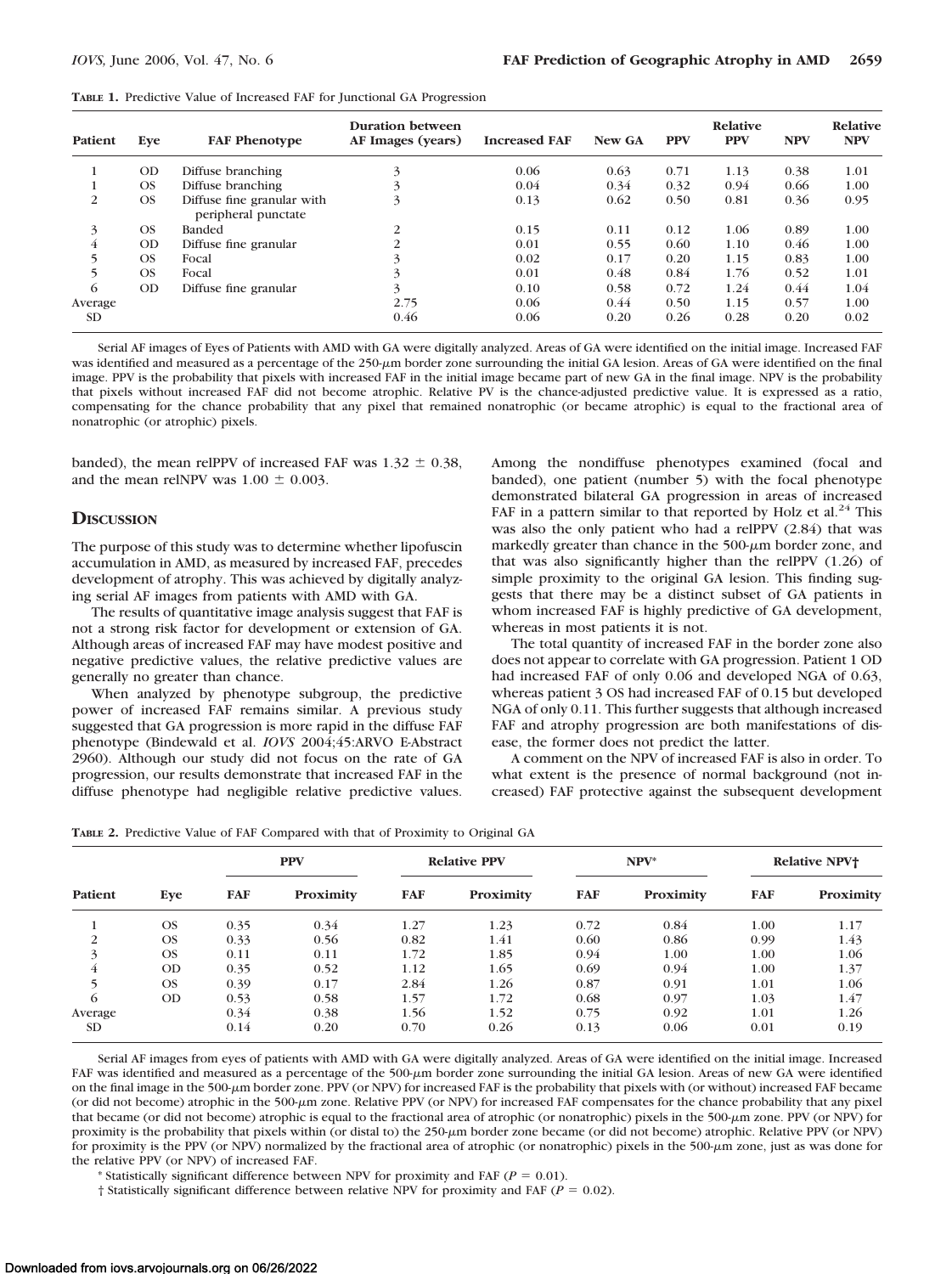**TABLE 3.** Sensitivity of Predictive Values to Standard Deviation Threshold Used to Define Increased FAF in Selected Patients

| Patient | Eye | Duration<br>between<br><b>AF Images</b><br>(years) | <b>SD</b> | <b>Increased</b><br><b>FAF</b> | Relative<br><b>PPV</b> | <b>Relative</b><br><b>NPV</b> |
|---------|-----|----------------------------------------------------|-----------|--------------------------------|------------------------|-------------------------------|
| 1       | OS  | $\overline{2}$                                     | 2.0       | 0.04                           | 0.72                   | 0.99                          |
|         |     |                                                    | 1.5       | 0.08                           | 0.67                   | 0.99                          |
|         |     |                                                    | 1.0       | 0.15                           | 0.77                   | 0.93                          |
| 2       | OS  | 3                                                  | 2.0       | 0.13                           | 0.81                   | 0.95                          |
|         |     |                                                    | 1.5       | 0.29                           | 0.79                   | 0.86                          |
|         |     |                                                    | 1.0       | 0.42                           | 0.81                   | 0.78                          |
| 4       | OD  | 2                                                  | 2.0       | 0.01                           | 1.10                   | 1.00                          |
|         |     |                                                    | 1.5       | 0.02                           | 1.17                   | 1.00                          |
|         |     |                                                    | 1.0       | 0.05                           | 1.05                   | 1.00                          |
| 5       | OS  | 3                                                  | 2.0       | 0.02                           | 1.15                   | 1.00                          |
|         |     |                                                    | 1.5       | 0.05                           | 0.97                   | 1.00                          |
|         |     |                                                    | 1.0       | 0.11                           | 0.84                   | 1.00                          |

Pixels were defined to have increased FAF if their gray levels were greater than 2.0 standard deviations above the image mean. The standard deviation threshold used to define increased FAF was varied to measure the impact on predictive values.

of NGA? In our results this was measured by the relNPV, which approximated that of random chance (1.0) with a striking uniformity (Tables 1, 2, 3). One is forced to conclude that other disease processes not measured by increased FAF are driving the development of GA. In contrast, the metric of proximity to the original GA lesion was minimally to moderately superior to chance in all cases. This is consistent with the generally accepted notion that, whatever disease processes cause GA, they proceed centrifugally rather than evenly in the macula, with greater protection in areas furthest from the original GA lesion.

It is important to point out that this analysis, although providing an alternative viewpoint to other theories about increased FAF and GA in AMD, is not inconsistent with the large body of circumstantial evidence implicating lipofuscin as causative in retinal diseases. Increased FAF is defined relative to background fluorescence levels, whereas a generalized background elevation of fluorescence attributable to lipofuscin could be a better correlate.

Our study has several limitations. First, it was a retrospective study of eight eyes in six patients, which may not be representative of the population with GA. The existing literature is confined to a prospective case series of three patients drawn from a much larger group due to limitations of image quality. In each study, there could be some selection bias. Both studies rejected images of poor quality. We required good quality in the initial images so that increased FAF would be well characterized. We allowed fair quality in the final image if the GA could be well defined and there were sufficient details for image registration (Fig. 3C).

Second, images were derived from the HRA software, which registers and averages multiple individual AF scans. In each case, the number of scans averaged may differ due to scan quality and availability, resulting in differences in image dynamic range and signal-to-noise ratio. As just discussed, we maintained standards for image quality.



**FIGURE 4.** The effect of including additional increased FAF outside the GA border zone on the predictive value of increased FAF. *Top row*: patient 5 OS; *bottom row*: patient 2 OS. (**A**, **E**) The initial AF scans. (**B**, **F**) The 3-year follow-up scans with the initial GA superimposed in *purple*. The 250-m border zone is outlined in *white*. (**C**) NGA in patient 5 OS (*light purple*) is identified on the follow-up scan, most prominently superonasal. The increased FAF on the initial scan (*pink*) is superimposed. The relPPV (PPV) of increased FAF in the border zone was 1.15 and the relNPV (NPV) was 1.00. (**D**) The border zone was enlarged to include increased FAF and NGA superonasally. The relPPV improved to 1.56, somewhat better than chance (1.00). The relNPV was unchanged (1.01). G. NGA in patient 2 OS (*light purple*) was identified in the border zone on the follow-up scan in all quadrants. The increased FAF on the initial scan, defined as 1.5 standard deviations above the leveled image mean to capture more of the increased FAF for this illustration (*pink*), is superimposed. Note large areas of NGA not associated with increased FAF. The relPPV of increased FAF in the border zone was 0.79, and the relNPV was 0.86. (**H**) The border zone was enlarged to include additional prominent increased FAF in the superior quadrants. However, there was no significant NGA in these areas. The relPPV and NPV declined further to 0.69 and 0.83, respectively. These results were not significantly different for increased FAF defined as 2.0 standard deviations above the mean.